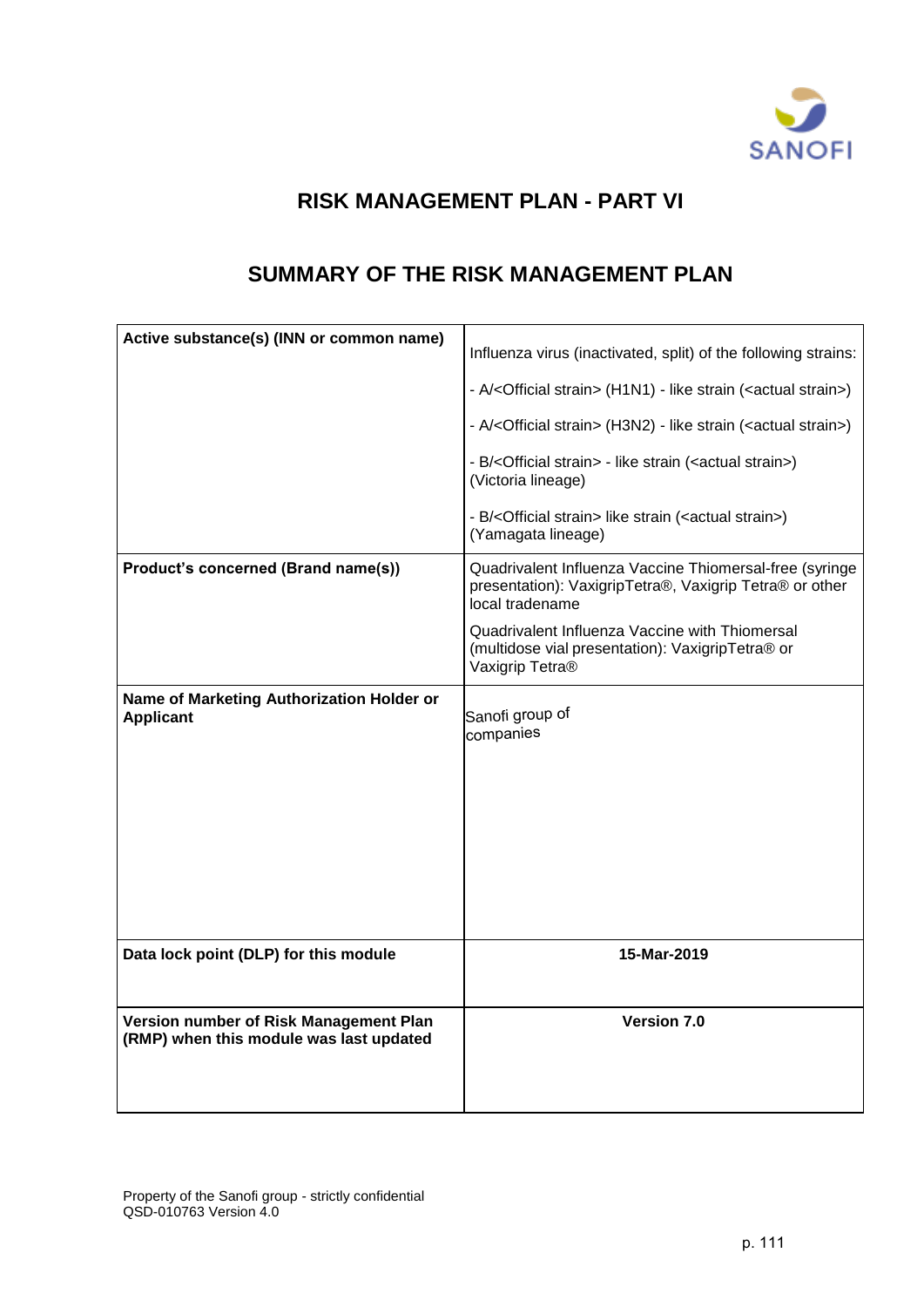## **TABLE OF CONTENTS**

<span id="page-1-0"></span>

|        | SUMMARY OF RISK MANAGEMENT PLAN FOR VAXIGRIPTETRA (QUADRIVALENT  |  |
|--------|------------------------------------------------------------------|--|
| VI.1   |                                                                  |  |
| V1.2   | RISKS ASSOCIATED WITH THE MEDICINE AND ACTIVITIES TO MINIMISE OR |  |
| VI.2.1 |                                                                  |  |
| VI.2.2 |                                                                  |  |
| VI.2.3 |                                                                  |  |
|        |                                                                  |  |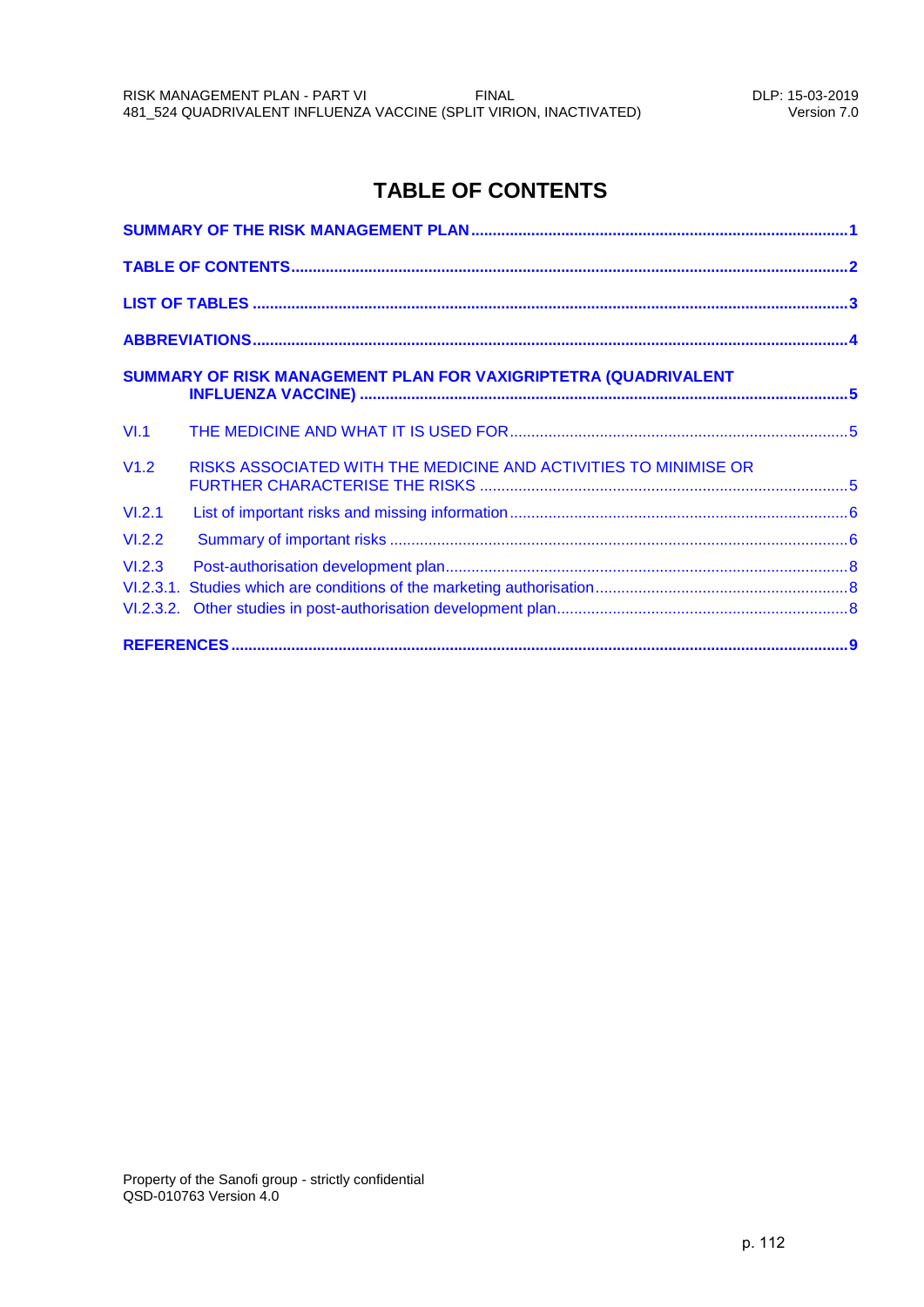## <span id="page-2-0"></span>**LIST OF TABLES**

| Table 2 – Important risks and missing information with corresponding risk minimisation activities and<br>additional pharmacovigilance activities, if any/ Missing information: Pregnant or lactating women 7 |  |
|--------------------------------------------------------------------------------------------------------------------------------------------------------------------------------------------------------------|--|
|                                                                                                                                                                                                              |  |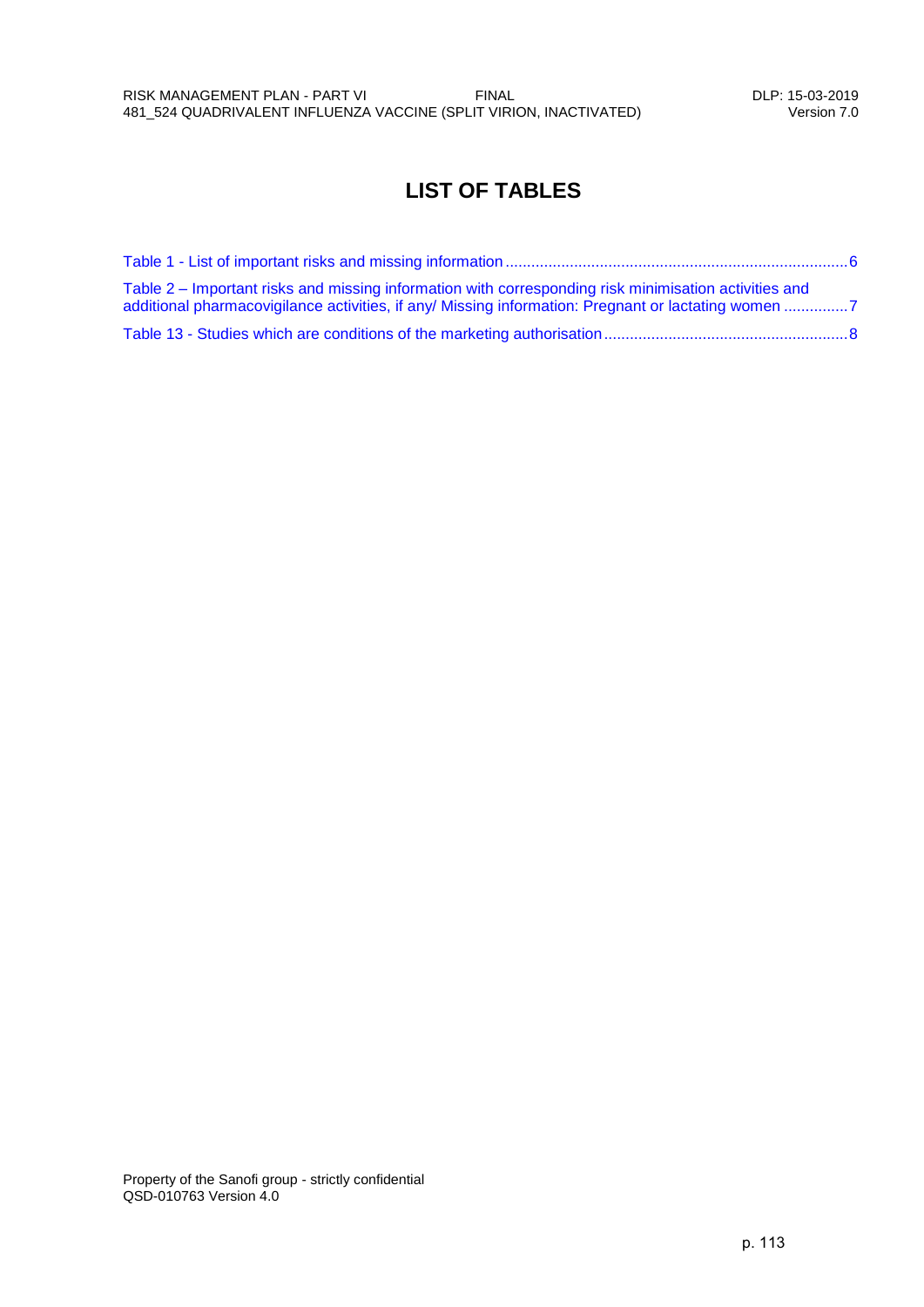## **ABBREVIATIONS**

<span id="page-3-0"></span>

| ATM:   | <b>Acute Transverse Myelitis</b>                                  |
|--------|-------------------------------------------------------------------|
| DLP:   | Data Lock Point                                                   |
| EEA:   | European Economic Area                                            |
| EPAR:  | European Public Assessment Report                                 |
| EU:    | European Union                                                    |
| DART:  | Developmental and Reproductive Toxicology                         |
| DRIVE: | Development of Robust and Innovative Vaccine Effectiveness        |
| EFPIA: | European Federation of Pharmaceutical Industries and Associations |
| GBS:   | Guillain-Barré Syndrome                                           |
| HIV:   | Human Immunodeficiency Virus                                      |
| IMI:   | Innovative Medicines Initiative                                   |
| INN:   | International Non-proprietary Name                                |
| ITP:   | Idiopathic Thrombocytopenic Purpura                               |
| MDV:   | <b>Multidose Vial</b>                                             |
| NH:    | Northern Hemisphere                                               |
| PBRER: | Periodic Benefit-Risk Evaluation Report                           |
| QIV:   | Quadrivalent Influenza Vaccine                                    |
| RMP:   | Risk Management Plan                                              |
| SLE:   | <b>Systemic Lupus Erythematosus</b>                               |
| SmPC:  | <b>Summary of Product Characteristics</b>                         |
| TIV:   | <b>Trivalent Influenza Vaccine</b>                                |
| WHO:   | <b>World Health Organization</b>                                  |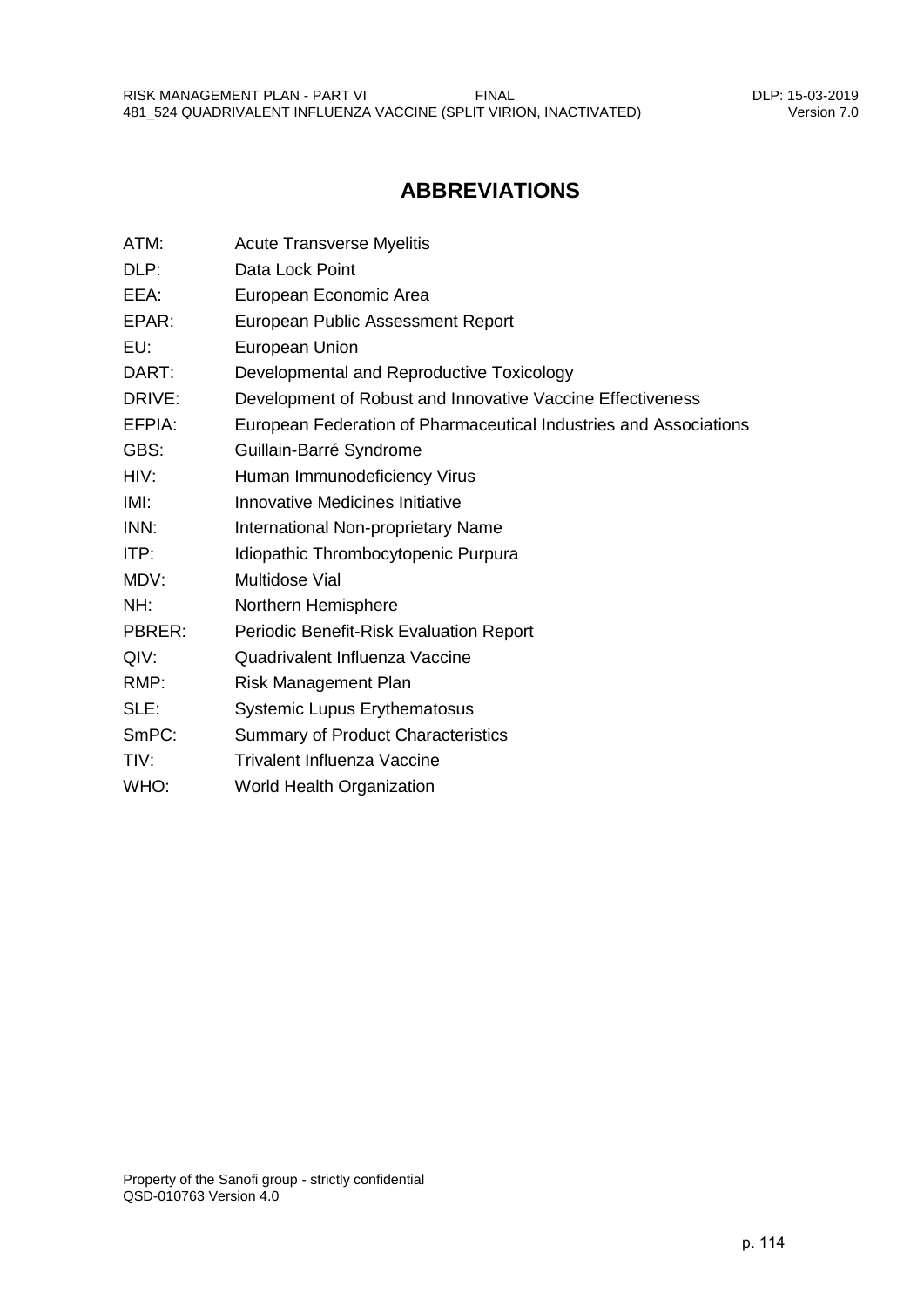## <span id="page-4-0"></span>**SUMMARY OF RISK MANAGEMENT PLAN FOR VAXIGRIPTETRA (QUADRIVALENT INFLUENZA VACCINE)**

This is a summary of the risk management plan (RMP) for VaxigripTetra® syringe and multidose (MDV) presentations. The RMP details important risks of VaxigripTetra®, how these risks can be minimized, and how more information will be obtained about VaxigripTetra®'s risks and uncertainties (missing information).

VaxigripTetra's summary of product characteristics (SmPC) and its package leaflet give essential information to healthcare professionals and patients on how VaxigripTetra should be used.

Important new concerns or changes to the current ones will be included in updates of VaxigripTetra®'s RMP.

### <span id="page-4-1"></span>**VI.1 THE MEDICINE AND WHAT IT IS USED FOR**

VaxigripTetra® is authorised for active immunization of adults and children from 6 months of age and older for the prevention of influenza disease caused by the two influenza A virus subtypes and the two influenza B virus types contained in the vaccine (see SmPC for the full indication). It contains two influenza A virus subtypes and the two influenza B virus types as the active substance and it is given by intramuscular or subcutaneous injection. VaxigripTetra is available under two presentations: syringe (thiomersal-free) and MDV (thiomersal-containing).

In addition, QIV syringe (thiomersal-free) presentation has the following updated indication:

Prevention of influenza disease caused by the two influenza A virus subtypes and the two influenza B virus types contained in the vaccine for:

- active immunisation of adults, including pregnant women, and children from 6 months of age and older,

- passive protection of infant(s) from birth to less than 6 months of age following vaccination of pregnant women.

### <span id="page-4-2"></span>**V1.2 RISKS ASSOCIATED WITH THE MEDICINE AND ACTIVITIES TO MINIMISE OR FURTHER CHARACTERISE THE RISKS**

Important risks of VaxigripTetra®, together with measures to minimise such risks and the proposed studies for learning more about VaxigripTetra®'s risks, are outlined in the next sections.

Measures to minimise the risks identified for medicinal products can be:

• Specific information, such as warnings, precautions, and advice on correct use, in the package leaflet and SmPC addressed to patients and healthcare professionals;

• Important advice on the medicine's packaging;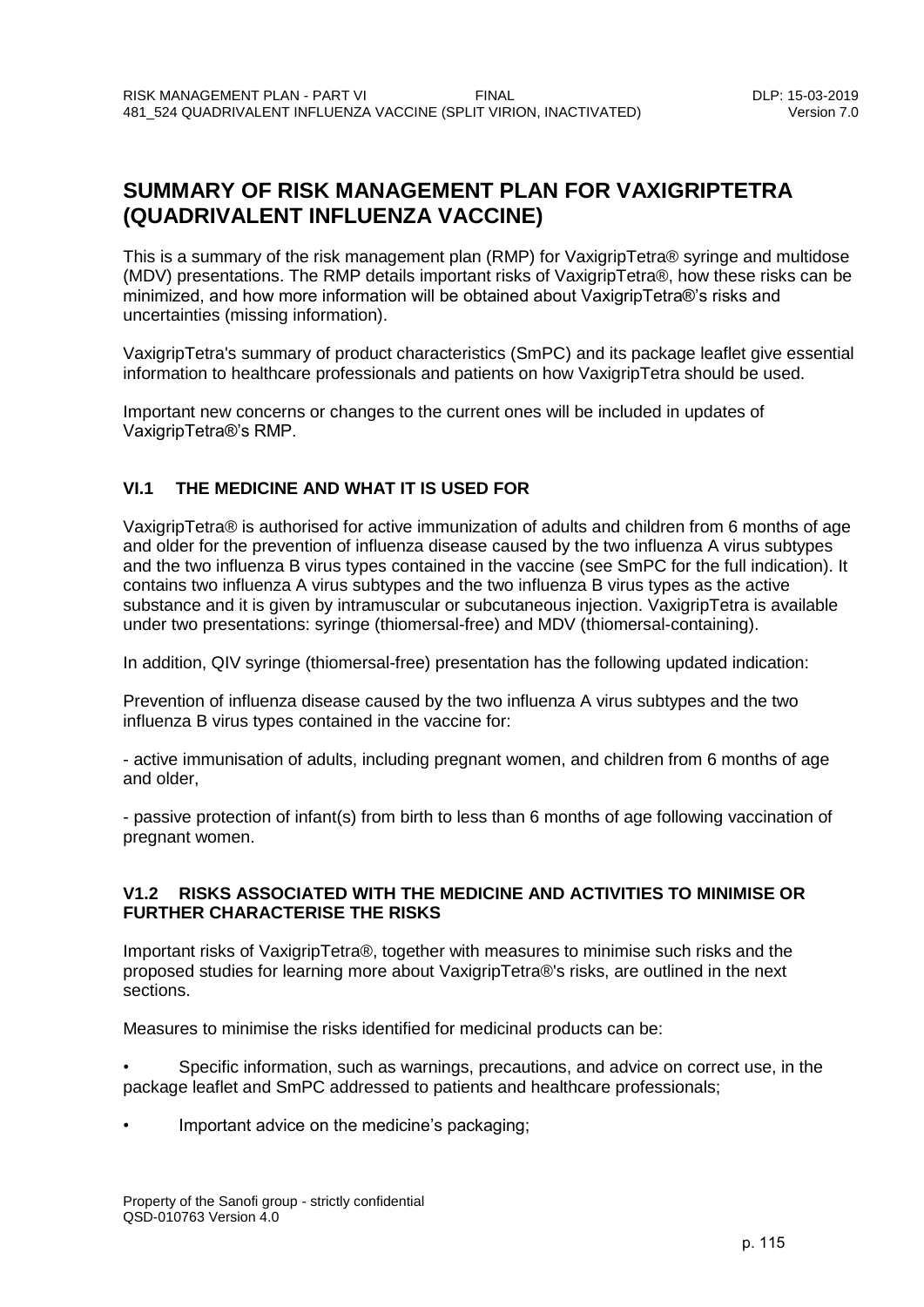• The authorised pack size — the amount of medicine in a pack is chosen so to ensure that the medicine is used correctly;

The medicine's legal status — the way a medicine is supplied to the patient (e.g., with or without prescription) can help to minimise its risks.

Information about adverse reactions is collected continuously and regularly analysed, including PBRER (Periodic Benefit-Risk Evaluation Report) assessment so that immediate action can be taken as necessary. These measures constitute routine pharmacovigilance activities.

### <span id="page-5-0"></span>**VI.2.1 List of important risks and missing information**

Important risks of VaxigripTetra® are risks that need special risk management activities to further investigate or minimize the risk, so that the medicinal product can be safely administered taken. Important risks can be regarded as identified or potential.

Identified risks are concerns for which there is sufficient proof of a link with the use of VaxigripTetra®.

Potential risks are concerns for which an association with the use of this medicine is possible based on available data, but this association has not been established yet and needs further evaluation.

<span id="page-5-2"></span>Missing information refers to information on the safety of the medicinal product that is currently missing and needs to be collected (e.g. on the long-term use of the medicine).

|                                  | <b>QIV thiomersal-free</b> | <b>QIV thiomersal-containing</b>   |
|----------------------------------|----------------------------|------------------------------------|
| Important identified risks       | None                       | None                               |
| <b>Important potential risks</b> | <b>None</b>                | <b>None</b>                        |
| <b>Missing information</b>       | <b>None</b>                | Use in pregnant or lactating women |

**Table 1 - List of important risks and missing information**

## <span id="page-5-1"></span>**VI.2.2 Summary of important risks**

The safety information in the proposed Product Information is aligned to the reference medicinal product.

### **QIV syringe (thiomersal-free) presentation**

No risk has been considered important for inclusion in the list of safety concerns of EU RMP.

### **QIV MDV (thiomersal-containing) presentation**

No risk has been considered important for inclusion in the list of safety concerns of EU RMP.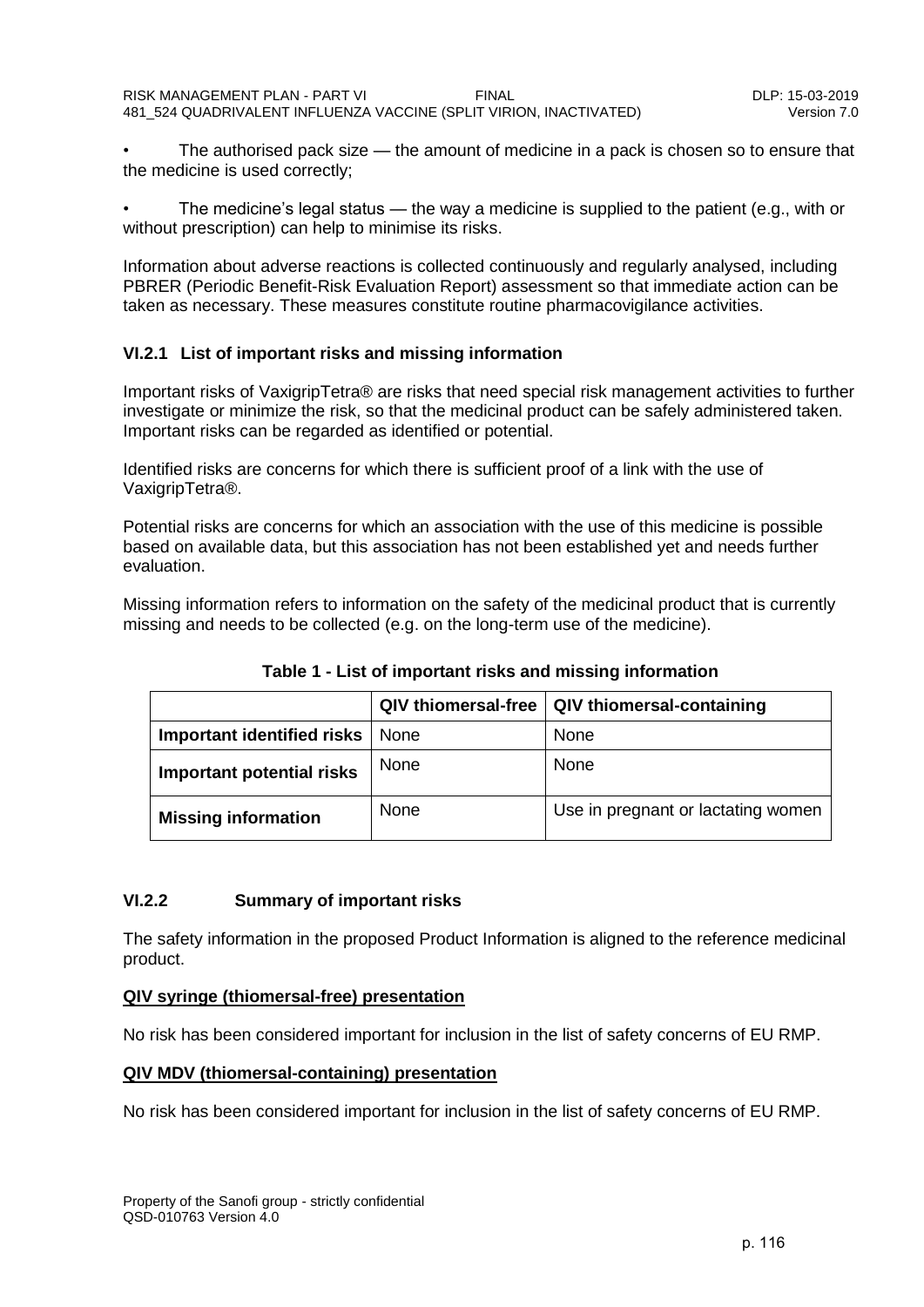### <span id="page-6-0"></span>**Table 2 – Important risks and missing information with corresponding risk minimisation activities and additional pharmacovigilance activities, if any/ Missing information: Pregnant or lactating women**

| Missing information - Pregnant or lactating women          |                                                                                                                                                                                                                                                                                                                                                                                                                                                                                                                                                    |  |  |  |
|------------------------------------------------------------|----------------------------------------------------------------------------------------------------------------------------------------------------------------------------------------------------------------------------------------------------------------------------------------------------------------------------------------------------------------------------------------------------------------------------------------------------------------------------------------------------------------------------------------------------|--|--|--|
| <b>Evidence for</b><br>linking the risk<br>to the medicine | <b>QIV MDV presentation:</b><br>Based on safety from post-marketing experience with Sanofi Pasteur TIV<br>thiomersal containing, on international recommendations $(1)(2)(3)(4)(5)$ in<br>pregnant women, and satisfactory results of the Developmental And<br>Reproductive Toxicology (DART) Study, Quadrivalent Influenza thiomersal<br>containing vaccine may be administered in pregnant women if necessary<br>(following Health care Professional Benefit Risk assessment).<br><b>Supportive data from QIV and TIV Syringe presentations:</b> |  |  |  |
|                                                            | Data from four clinical studies conducted with the trivalent influenza vaccine<br>thiomersal free, "Trade Name of IM TIV thiomersal free Sanofi Pasteur,<br>France," administered to pregnant women during the second and third<br>trimesters (more than 5,000 exposed pregnancies and more than 5,000 live<br>births, followed up to approximately 6 months postpartum) did not indicate<br>any adverse fetal, newborn, infant, or maternal outcomes attributable to the<br>vaccine $(6)(7)(8)$                                                   |  |  |  |
|                                                            | Data from worldwide use of inactivated influenza vaccines, including<br>experience with use of VaxigripTetra and Vaxigrip in countries where<br>inactivated influenza vaccines are recommended in all stages of pregnancy<br>and data from clinical study conducted in Finland (GQM14 Clinical study)<br>with VaxigripTetra administered in pregnant women during the second and<br>third trimesters (230 exposed pregnancies and 231 live births) did not<br>indicate any adverse fetal or maternal outcomes attributable to the vaccine<br>(9)   |  |  |  |
|                                                            | The lack of harmful effects of inactivated influenza vaccination on maternal<br>health during pregnancy has also been demonstrated in several studies<br>published in the literature<br>(10)(11)(12)(13)(14)(15)(16)(17)(18)(19)(20)(7)(21). No safety concern has<br>been observed from post marketing safety data regarding administration of<br>Vaxigrip®/VaxigripTetra® to pregnant/lactating women up to March 2019.                                                                                                                          |  |  |  |
| <b>Risk factors</b><br>and risk groups                     | QIV MDV presentation (thiomersal-containing vaccine):<br>No anticipated risk/consequence is identified.                                                                                                                                                                                                                                                                                                                                                                                                                                            |  |  |  |
| <b>Risk</b><br>minimization<br>measures                    | SmPC: Sections 4.6 (Fertility, Pregnancy and Lactation)                                                                                                                                                                                                                                                                                                                                                                                                                                                                                            |  |  |  |